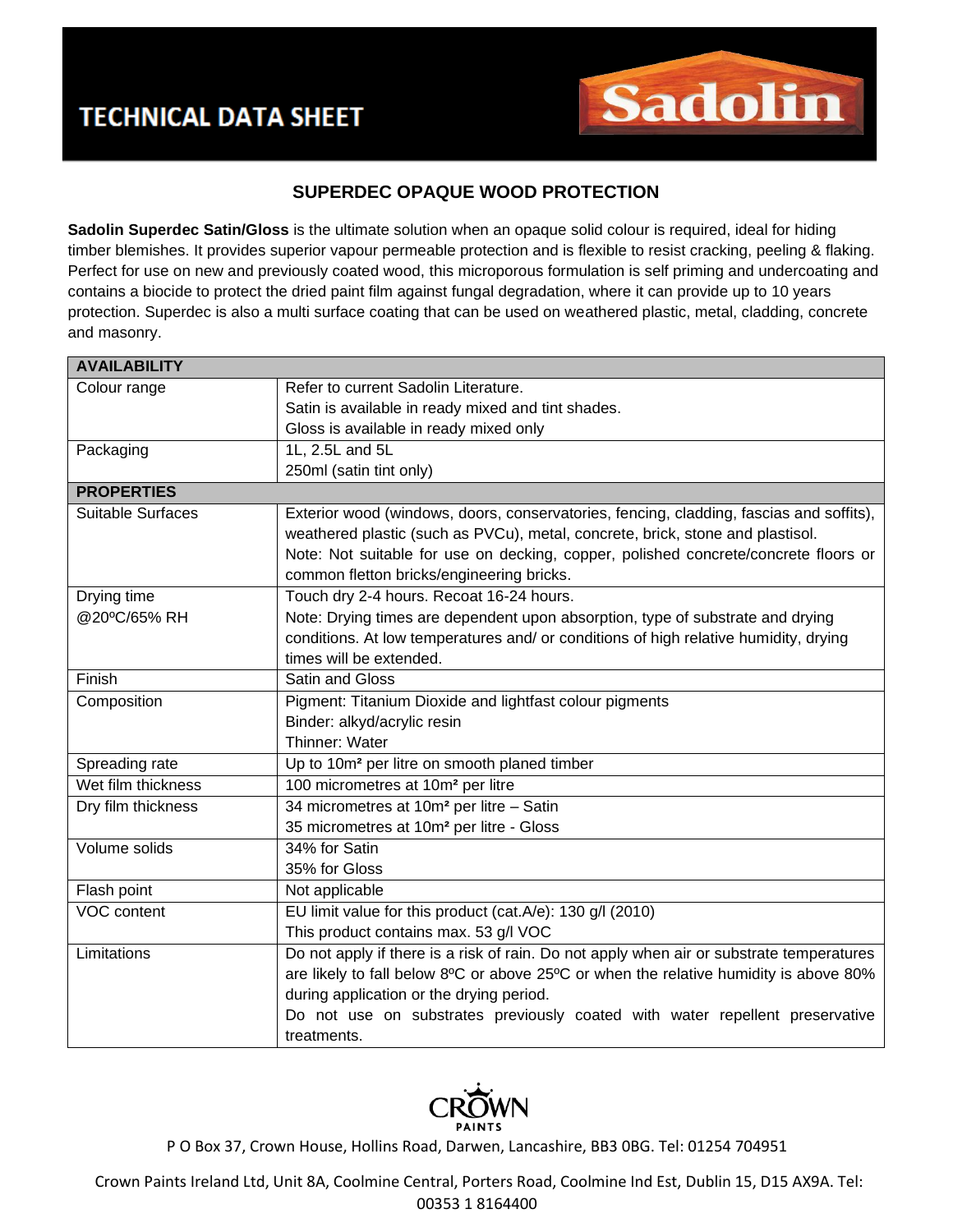## **TECHNICAL DATA SHEET**



|                                 | The use of linseed oil putty or modified, non setting compounds are not recommended      |
|---------------------------------|------------------------------------------------------------------------------------------|
|                                 | with our Sadolin products.                                                               |
|                                 | Sadolin Superdec is supplied ready to use and should not be thinned.                     |
| <b>PREPARATION</b>              |                                                                                          |
| <b>General Timber Advice</b>    | Timber surfaces must be suitably prepared. The moisture content should not exceed        |
|                                 | 18% prior to coating. Resinous deposits should be removed. Degrease any exposed          |
|                                 | bare timber by wiping with a clean, lint free cloth dampened with methylated spirits,    |
|                                 | frequently changing the face of the cloth. Allow the solvent to fully evaporate. Abrade  |
|                                 | sound timber surfaces in the direction of the grain using medium/medium fine grade       |
|                                 | (P180/P240) pads/abrasive paper (nothing metallic), taking care not to damage or         |
|                                 | scratch across surfaces. Remove dust. "Knotting agents" should not be used with          |
|                                 | Sadolin systems. Use Sadolin Woodfillers to make good any minor surface defects.         |
|                                 | General or all purpose fillers are not suitable. We recommend the use of non-ferrous     |
|                                 | screws, nails and fixings. Exposed ferrous items may corrode and break the coating       |
|                                 | film over time if not suitably primed/treated prior to decorating                        |
| <b>New Timber</b>               | All surfaces must be sound, suitably dry and free from anything that will interfere with |
|                                 | the adhesion of the materials to be applied. Treatment of resinous knots is              |
|                                 | recommended prior to application by drilling out and filling or the application of an    |
|                                 | appropriate blocking primer. Coat any non treated wood with two liberal coats of         |
|                                 | Sadolin Quick Dry Wood Preserver paying particular attention to end grains. Allow        |
|                                 | 24 hours before overcoating. Where possible, the basecoat, Sadolin Superdec,             |
|                                 | should be applied, all round, prior to fixing.                                           |
| <b>Previously Coated Timber</b> | All surfaces must be sound, suitably dry and free from anything that will interfere with |
|                                 | the adhesion of the materials to be applied. Remove all defective coatings. Grey         |
|                                 | denatured timber should be thoroughly sanded back to clean, bright timber and            |
|                                 | treated as new. Organic growths should be treated with a suitable fungicidal wash        |
|                                 | and removed. Remaining sound surfaces should be cleaned with a warm water and            |
|                                 | mild detergent, rinse thoroughly with clean water and allow to dry. Bare timber should   |
|                                 | be patched primed with Sadolin Superdec. Lightly abrade in the direction of the          |
|                                 | grain, taking care not to break the surface coating. Remove dust.                        |
| <b>New Metals</b>               | Surfaces must be clean and free from anything that will interfere with the adhesion of   |
|                                 | the coating to the materials to which it is being applied. Wash with hot water and       |
|                                 | liquid detergent solution to remove oil, grease or any other contaminants, frequently    |
|                                 | changing the water. Rinse thoroughly with clean water. Lightly abrade to a bright (not   |
|                                 | polished) surface.                                                                       |
|                                 | Prime within the working day with one coat of Sandtex Trade Rust Inhibiting              |
|                                 | Primer Undercoat. Allow to dry.                                                          |
|                                 | Non-ferrous metals: Note - not recommended for use on Copper.                            |
| Galvanised metal                | Bright galvanised surfaces should be pre-treated with a T Wash. Overall blackening       |
|                                 | of the surface will confirm satisfactory surface degreasing. When dry prime with one     |
|                                 | coat of Sandtex Trade Rust Inhibiting Primer Undercoat. Allow to dry.                    |



P O Box 37, Crown House, Hollins Road, Darwen, Lancashire, BB3 0BG. Tel: 01254 704951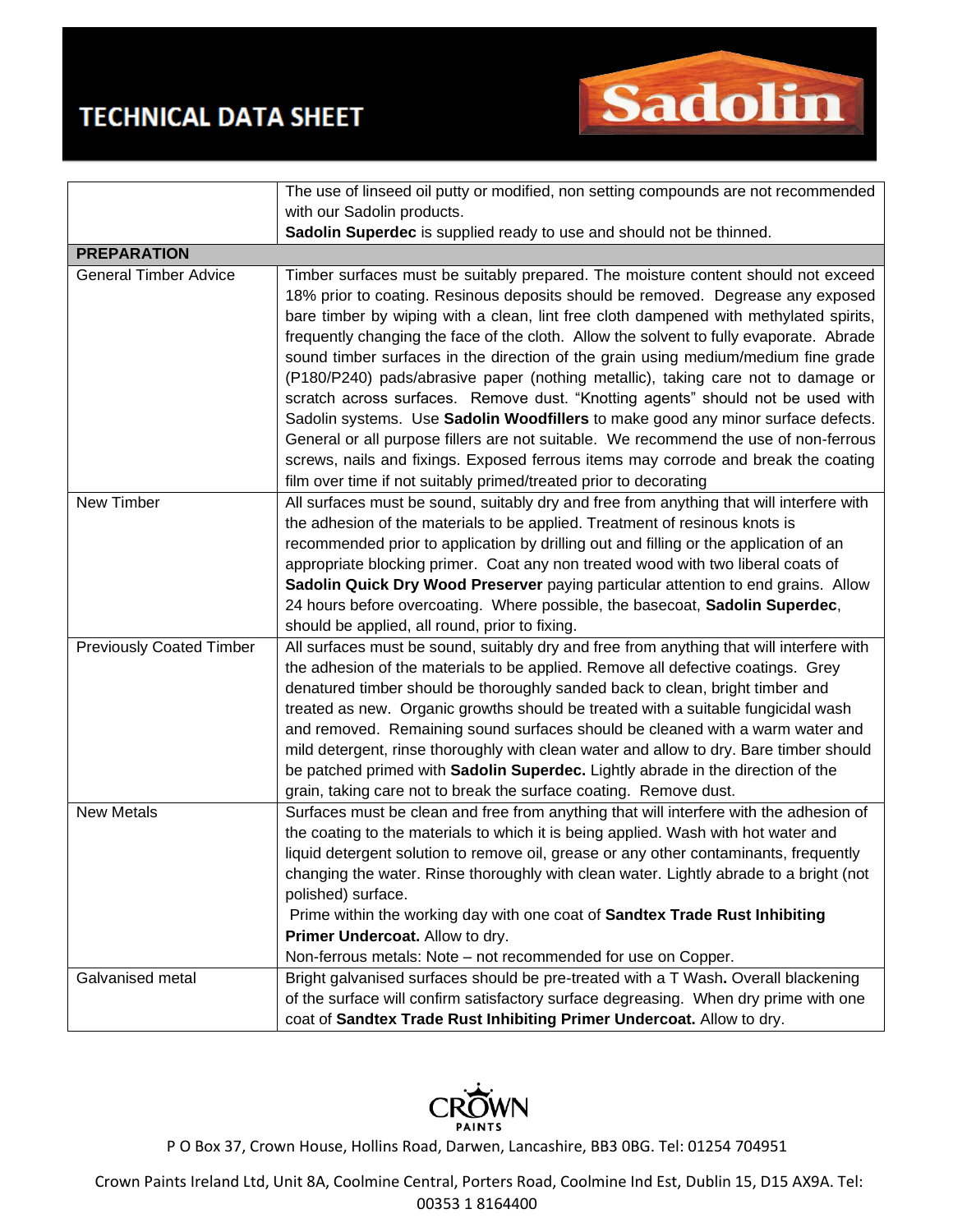## **TECHNICAL DATA SHEET**



| <b>Ferrous Metals</b>           | Remove all millscale and rust back to clean bright metal. Remove all residues. Prime      |
|---------------------------------|-------------------------------------------------------------------------------------------|
|                                 | within the working day with one coat of Sandtex Trade Rust Inhibiting Primer              |
|                                 | Undercoat.                                                                                |
| <b>Previously Painted Metal</b> | All surfaces must be sound, clean, suitably dry and free from anything that will          |
| Surfaces                        | interfere with the adhesion of the materials to be applied. Remove all corrosion or rust  |
|                                 | back to clean bright metal. Organic growth must be treated with Sandtex Trade             |
|                                 | Fungicidal Wash and removed. Spot prime areas with Sandtex Trade Rust                     |
|                                 | Inhibiting Primer Undercoat. Wash remaining sound paint with hot water and liquid         |
|                                 | detergent solution to remove any contaminants, frequently changing the water. Any         |
|                                 | glossy or eggshell surfaces must be wet abraded to provide a key. Rinse with clean        |
|                                 | water to remove all residues. Allow to dry. Bring forward spot primed areas and           |
|                                 | undercoat overall with Sadolin Superdec.                                                  |
| Weathered Plastic and           | Flatten off any smooth shiny surfaces using a Scotch Brite pad in a uniform direction     |
| <b>Composite Surfaces</b>       | or with any profiling to provide a key. Clean using warm water and a mild detergent,      |
|                                 | rinse off with clean water and allow to dry.                                              |
|                                 | Note: Do not paint white uPVC with dark colours.                                          |
| New Concrete, Masonry,          | All surfaces must be sound, suitably dry and free from anything that will interfere with  |
| <b>Brick and Stone</b>          | the adhesion of the materials to be applied. Fill cracks and small defects in masonry     |
|                                 | surfaces with Sandtex Ready Mixed Filler and finish to match existing. Porous             |
|                                 | surfaces should be treated with one coat of Sandtex Trade Quick Dry Stabilising           |
|                                 | Solution.                                                                                 |
|                                 | New concrete or render must be cured 30 days before coating and dry to an even            |
|                                 | colour.                                                                                   |
| <b>Previously Painted</b>       | All surfaces must be sound, suitably dry and free from anything that will interfere with  |
| Concrete, Masonry, Brick        | the adhesion of the materials to be applied. Remove all loose, and failing or suspect     |
| and Stone                       | material by scraping or brushing with a stiff bristle brush (not wire) to a sound edge.   |
|                                 | Organic growth must be treated with Sandtex Fungicidal Wash and removed. Fill             |
|                                 | small cracks and defects in masonry surfaces with Sandtex Ready Mixed Filler and          |
|                                 | finish to match existing. Stabilise all bare, filled and previously decorated chalking    |
|                                 | areas with an application of Sandtex Trade Quick Dry Stabilising Solution. Wash           |
|                                 | any soundly adhering gloss painted surfaces with hot water and liquid detergent           |
|                                 | solution to remove any contaminants frequently changing the water. Wet abrade to          |
|                                 | provide a key. Rinse thoroughly with clean water to remove all residues. Allow to dry.    |
|                                 |                                                                                           |
| <b>COLOUR GUIDANCE</b>          | We recommend a trial application in an inconspicuous area prior to commencement of        |
|                                 | work to check for colour accuracy. Always intermix (box) packs for colour consistency.    |
|                                 | Crown Paints is not liable for decorating costs caused as a result of an incorrect colour |
|                                 | being applied                                                                             |
|                                 |                                                                                           |
| <b>COATING SYSTEM</b>           | Apply 3 coats.                                                                            |
|                                 | With certain substrates profiles and colours, it may be necessary to apply additional     |
|                                 | coats to achieve required coverage                                                        |



P O Box 37, Crown House, Hollins Road, Darwen, Lancashire, BB3 0BG. Tel: 01254 704951